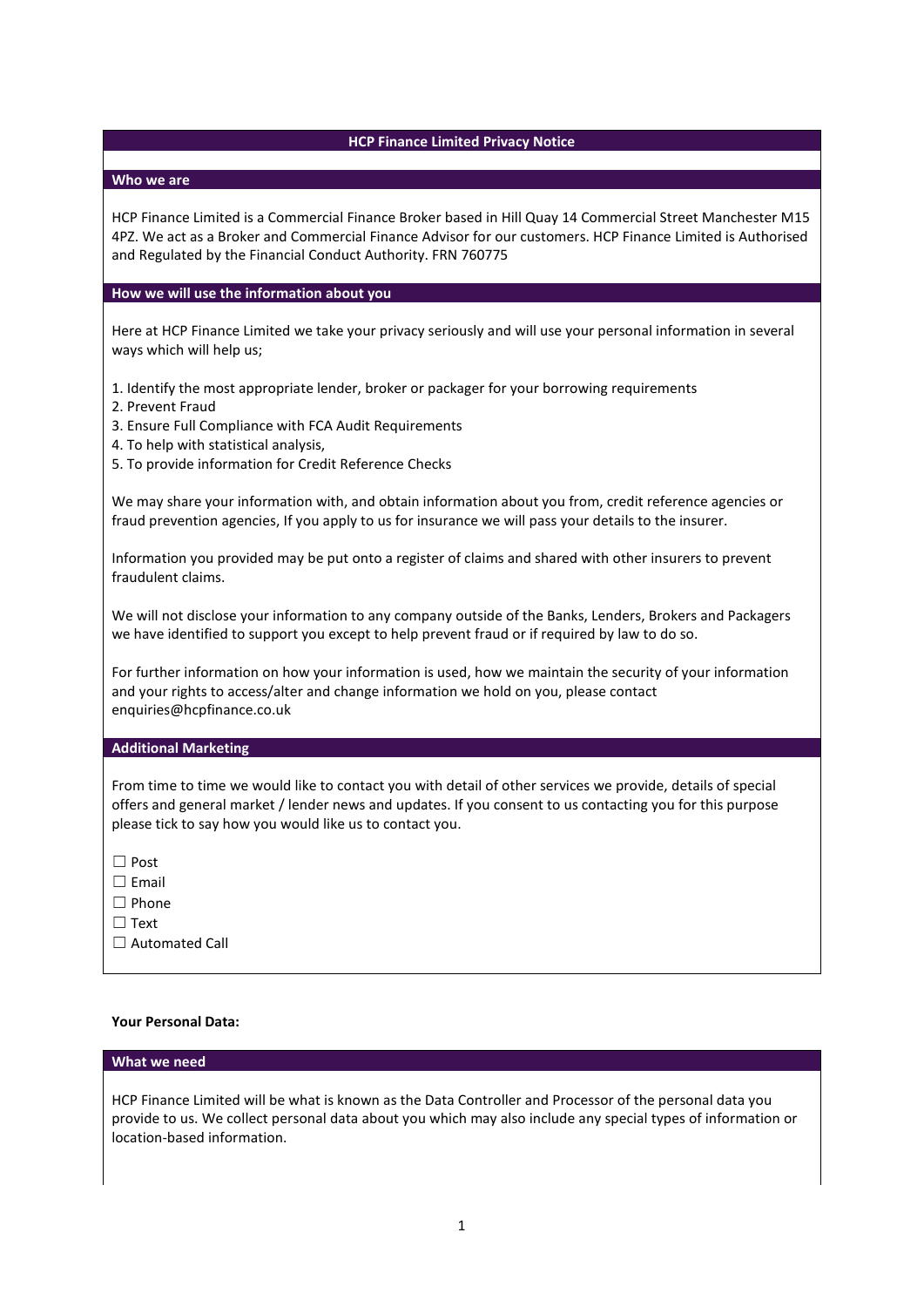## **We also gather**

Your name, address, email, telephone number, details of dependents, employment details, personal asset and liability statement, credit history and general financial status.

### **Why we need it**

We need to know your basic personal data to provide you with an accurate recommendation for your personal circumstances. We will not collect any personal data from you we do not need to provide and oversee this service to you.

For processing of data to be lawful under GDPR, HCP Finance Limited use the data under the following;

(a) Consent: the individual has given clear consent for you to process their personal data for a specific purpose.

(b) Contract: the processing is necessary for a contract you have with the individual, or because they have asked you to take specific steps before entering into a contract.

(c) Legal obligation: the processing is necessary for you to comply with the law (not including contractual obligations).

(d) Vital interests: the processing is necessary to protect someone's life.

(e) Public task: the processing is necessary for you to perform a task in the public interest or for your official functions, and the task or function has a clear basis in law.

(f) Legitimate interests: the processing is necessary for your legitimate interests or the legitimate interests of a third party unless there is a good reason to protect the individual's personal data which overrides those legitimate interests.

#### **What we do with it**

Automated Decision Making:

HCP Finance Limited will pass your data captured to Banks, Lenders, Brokers and Packagers who may use automated decision-making in respect of your application for finance. We will only collect the minimum amount of data needed and have a clear retention policy for the profiles we create.

You have the right not to be subject to a decision based solely on automated processing, including profiling, which produces legal effects concerning you or any significant affects. You can request human intervention and challenge a decision made this way by contacting enquiries@hcpfinance.co.uk

All the personal data we use is controlled by HCP Finance Limited in the UK, however, for the purposes of IT hosting and maintenance, this information is located on servers within the European Union. No 3rd parties have access to your personal data unless the law allows them to do so. We have a Data Protection regime in place to oversee the effective and secure processing of your personal data. More information on this framework can be found on our website.

We may pass your data to Banks, Lenders, Brokers and Packagers to provide you with offers of products suitable to meet your customer requirements.

Your data provided to us is stored securely on our encrypted Computer server which is located in the UK